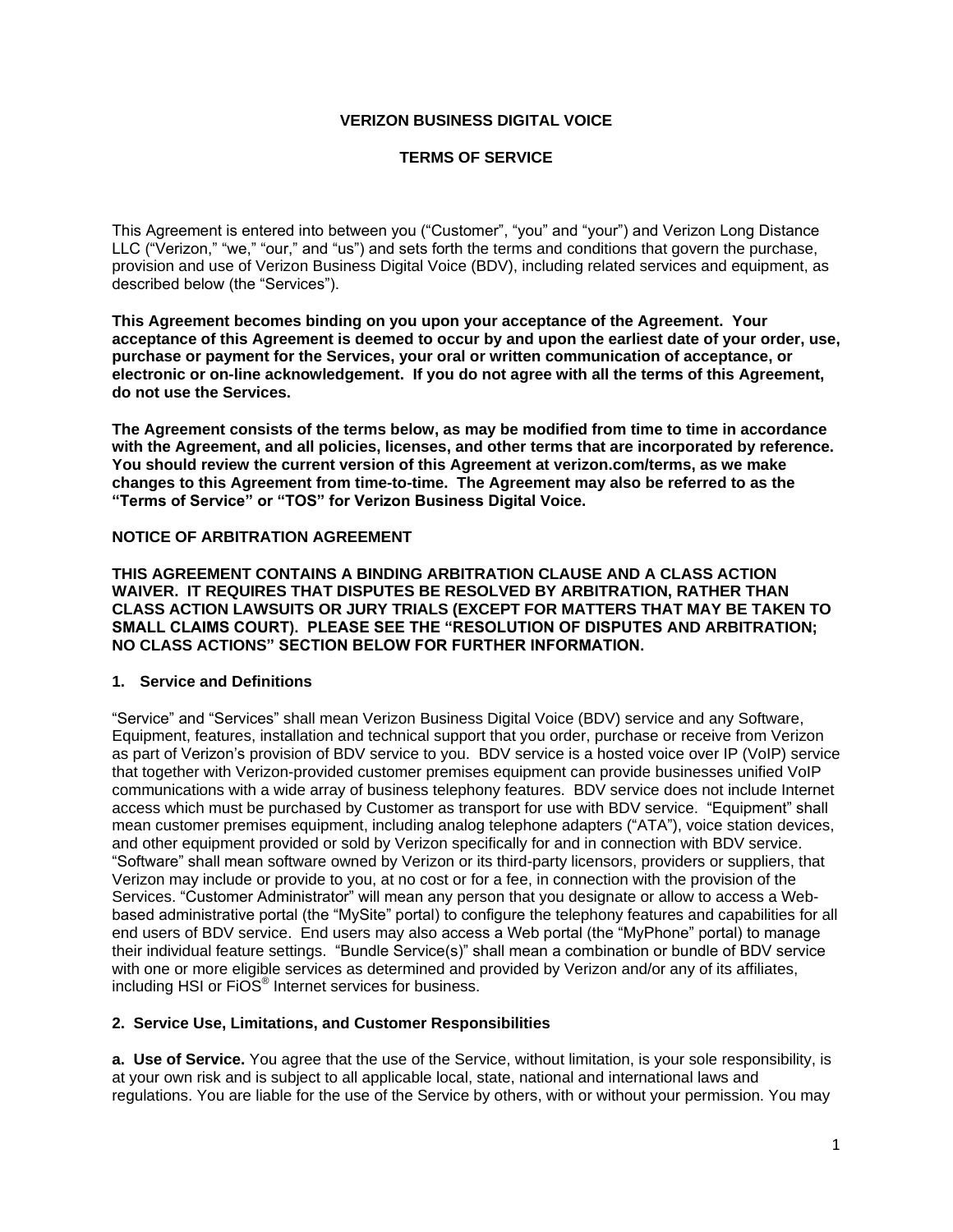not resell, assign or otherwise transfer the Service or Agreement to any other person for any purpose, or relocate or make any change for the use of the Service, without advance written permission from Verizon. You may only use the Service for lawful and general business purposes and may not use the Service in any manner or purposes prohibited by this Agreement, regulation, law or Verizon's Acceptable Use Policy posted at business.verizon.com/tosupdates. You may not use the Service to operate a telemarketing or outbound call center, to broadcast mass faxes or communications, fax blasting, or continuous or extensive call forwarding. You may not use auto-dialers or similar devices to generate robocalls or other unsolicited or marketing calls or use the Service in a manner or extent beyond standard business usage as determined by Verizon.

**b. E-911 Limitations.** You understand and acknowledge that electric power, a working and technically acceptable Internet connection, and compatible IP-based equipment are required for the Service to function and must be purchased and maintained by you. If any of the required components fail or are not functioning, **you will not be able to receive calls or make calls, including calls to 911.**

- Electric Service. A loss of electric service will interrupt BDV Service. Customers are urged to implement a battery backup system for their Internet and BDV Service.
- Broadband Service. BDV will be interrupted if the attendant broadband connection is not available.
- Equipment. Malfunction or failure of equipment, software or hardware needed for end-to-end Internet functionality (e.g., routers, IP phones, analog gateways) can limit access to E-911.
- Relocation of Equipment. Verizon is able to provide access to E-911 only at your registered Service location and if used elsewhere, E-911 will not be available.

**You acknowledge these 911 limitations and are solely responsible for maintaining alternative arrangements and/ any back-up power for access to 911**. A power failure or service disruption may also require you to reset or reconfigure equipment prior to using the Service. You agree not to move your equipment to a new service location until after you have contacted Verizon to complete a move order of your Service and updated your registered service location as required by Verizon to ensure that 911 dialed calls can be correctly routed to the appropriate emergency response personnel.

You represent and warrant that you will notify all BDV end-users of the interaction and/or limitations of E-911 with BDV Service and re-location of Service as set forth above. You are solely responsible for any third-party claims and liability arising from your failure to so notify your end-users. Our liability to you, to anyone dialing 911 using the Service, or to any other person or party, for any loss or damage arising from errors, interruptions, omissions, delays, defects, or failures of 911 services whether caused by our negligence or otherwise, shall not exceed the amount of our charges for such services during the affected period of time. This limitation of liability is in addition to any other limitations contained in this Agreement**.** 

Pursuant to FCC requirements, Verizon enables the routing of E-911 calls only in locations where such 911 calling is available and only in the limited circumstances described below. An end-user's ability to access an appropriate PSAP depends on the type, configuration and location of the phone used.

**c. Dialing**. The Service requires 10-digit dialing and does not include access to or use of directory assistance (411, NPA-555-1212) or operator services. The Service does not allow you to accept collect or third-number-billed calls or make 500, 700, 900, 950, 976, 0, 00, 01, dial-around calls (e.g. 10-10-XXXX) or other calls as designated by Verizon. You are solely responsible for configuring any fax, security, alarm system or other system settings. You may place international calls only if you subscribe to Talk To The World International Plan for Business Digital Voice or otherwise remove the block on international calling. If you remove the block on international calling and do not subscribe to Talk To The World International Plan for Business Digital Voice, you will be charged for international calls as set forth in the Business International Basic Plan for Business Digital Voice. Talk To The World International Plan for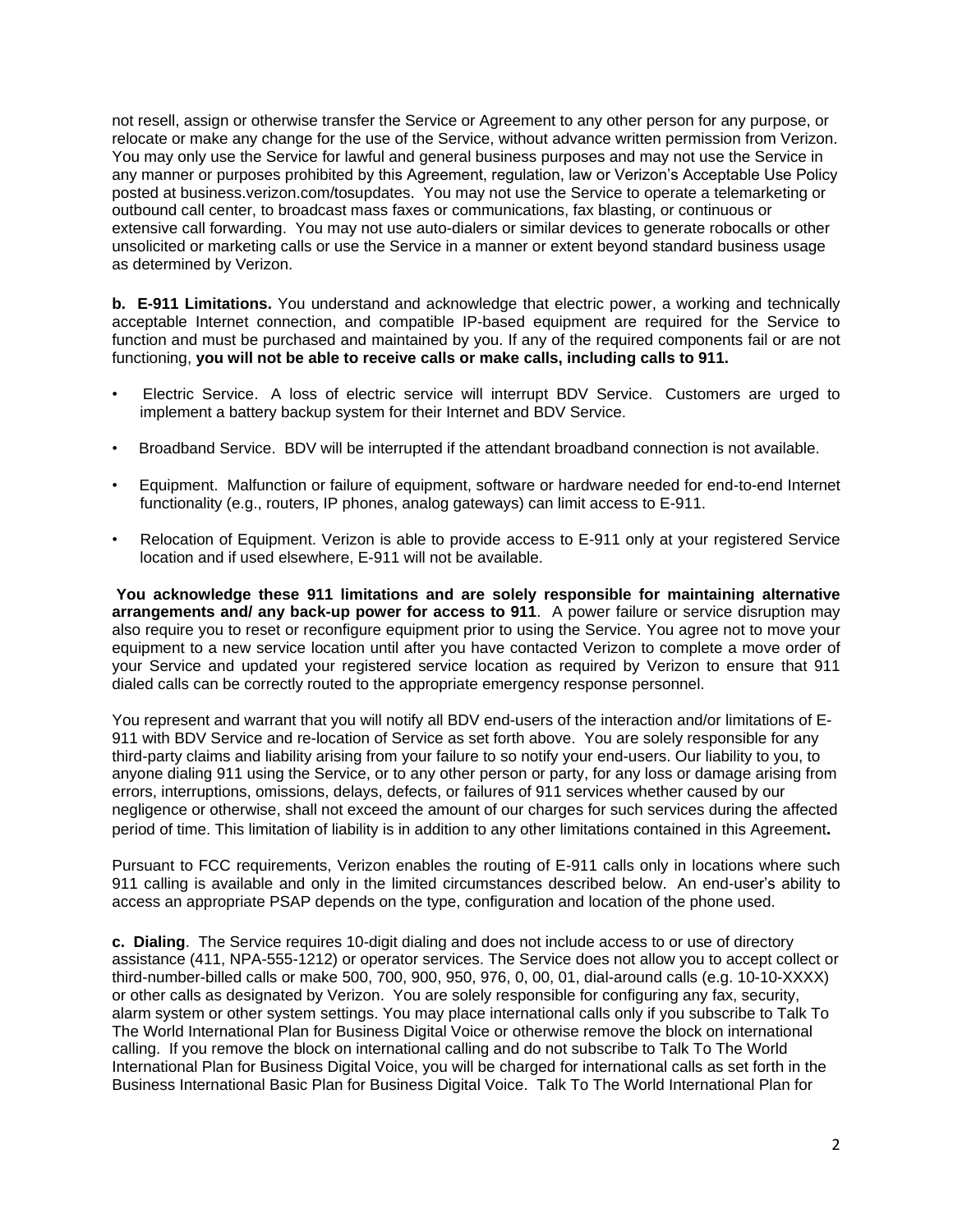Business Digital Voice and Business International Basic Plan for Business Digital Voice are available at verizon.com/terms and are incorporated herein by reference.

**d. Directory Listings**. We may include your primary business number, name and address in a Verizon directory and directory assistance without additional charge to you. We may in our discretion also offer you the option to exclude your listing from publication or to purchase additional listings or appearances in the same or different (foreign) directories for a fee. Your directory listing(s) must comply with Verizon standards including but not limited to the requirement that the listed name must be a name that you are legally authorized to use in the conduct of your business. Verizon's liability for any errors or omissions in including or excluding your listing in or from a directory or directory assistance shall be limited to direct damages not to exceed the charges you paid for such listing, if any. In no event shall we be liable for, and Customer indemnifies and holds Verizon harmless for, any claims, expenses, loss of profits or other damages of any type caused or claimed to caused, directly or indirectly, by any inclusion, errors or omissions of customer's directory listings in any directory or directory assistance.

**e. Pick Your Own Area Code.** We may, in our sole discretion, offer you the option to select a telephone number that is outside of your traditional local exchange area ("Pick Your Own Area Code ("PYOAC") Number"). Use of a PYOAC number for certain types of calls, such as 311 calls, may not allow you to reach the local organizations that support these types of calls. A white pages directory listing is not available for any PYOAC number on your account.

**f. Voicemail.** If Voicemail is provided as part of your Service, we will provide you information on establishing and managing individual voice mailboxes.

**g. Your Facilities and Premises**. Except as otherwise expressly stated herein, you are responsible for obtaining, installing, configuring and maintaining all equipment (including, but not limited to, routers, switches and firewalls), software, premises wiring, power sources, telephone connections and/or communications services necessary for access to and use of BDV Services ("Facilities"). You are responsible for ensuring your Facilities are compatible with Verizon's requirements (including being certified by Verizon for use with BDV) and that they continue to be compatible with subsequent revision levels of Verizon software, firmware and Services. You are authorized and will allow Verizon access to your premises to perform necessary installation, inspection, repair or replacement services and if you are not the owner of the premises to be entered, will supply proof that you are authorized to allow work to be done on such premises.

**h. Changes to Customer Account.** You agree to promptly notify Verizon whenever your business, personal or billing information changes (including, for example, customer name, address, email address, telephone number, and credit card number and expiration date). You acknowledge and agree that Verizon may contact or provide you information, at its election, by U.S. Mail, email, message on or with your bill, calls or messages to your assigned telephone numbers or online account, or by call or text to your mobile number(s) on file with us.

### **3**. **Term and Termination; Changes to Service; Money Back Guarantee; and Equipment Return**

**a. Term**. The term of this Agreement shall commence and be effective upon your acceptance of this Agreement, as provided above, and shall continue until you or we terminate this Agreement as permitted herein. If you subscribe to Service(s) on a month-to-month basis, either you or we may terminate Service upon 30 days prior notice to the other. If you subscribe to a plan with a minimum term commitment (a "Term Plan"), you agree to maintain your Service or Bundled Service for the duration of that Term Plan, including any renewal Terms, if applicable. When you select a Term Plan, the monthly rates, minimum term periods, renewal terms, early termination fee (ETF) and other terms of that plan will also apply and become part of this Agreement. In the event you change Service or Bundled Service plans, your monthly rate and term commitment may change (depending on the plan you select). We reserve the right to terminate the Service (or any part thereof) in the event we cease to offer the Service generally or to your location and in such event, will give you at least thirty (30) days advance notice and any you shall not be required to subscribe for the remainder of a Term Plan, if applicable.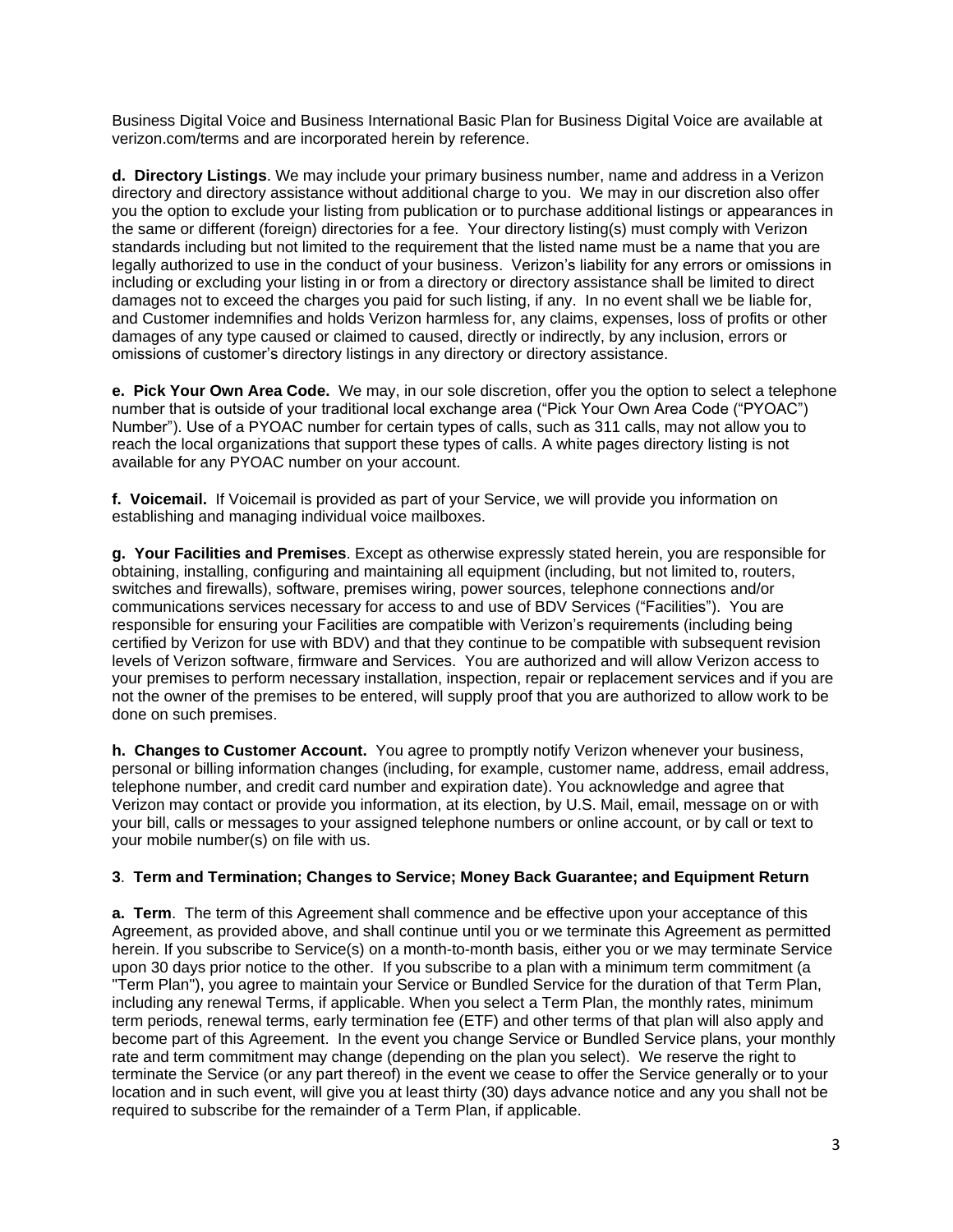**b. Changes to Service.** We reserve the right to change the Services (or any part thereof), including but not limited to BDV Service, its features and functionalities, and related Software, Equipment, hardware or services, at any time with or without notice to you. If such a change materially and adversely affects your use of the Service, and we cannot reasonably mitigate the impact, then, as your sole and exclusive remedy, you may terminate the Service without further obligation to us. We may also suspend or terminate Service if required in our reasonable judgment to curtail abuse or misuse of our Services.

**c. Changes to Bundled Service**. If you change or discontinue any other service that was provided to you as part of a Bundled Service, we may in our discretion either terminate your Service or continue to provide Service at the then-current rates, terms and conditions applicable, and you agree to pay any new or higher monthly fee that may apply. If we elect to terminate your Service under this Section 3(c) then we reserve the right to charge any applicable early termination fees and to bill and collect for all unpaid sums due on Equipment provided or sold to you.

# **d. Money Back Guarantee and Equipment Return**

If we provide a money-back guarantee ("MBG") for your Service, it will begin when billing for your Service starts. During any applicable MBG period you may cancel the Service and receive a full refund of all monthly charges paid as well as any one-time charges and Equipment charges paid to Verizon (provided you return all Equipment in good working condition). You may be required to pay for shipping to return the Equipment and you may be required to pay an Equipment restocking fee. An early termination fee will not apply to Service terminated within a MBG period, if one is provided. A MBG, if applicable, will not apply if you change between or renew service plans. You are limited to a maximum of one MBG per Service type per Service address.

# **4. Prices, Billing and Payment**

**a.** You agree to pay all charges for the Services selected, including but not limited to a) applicable taxes, b) surcharges, c) Federal Universal Service Fund, 911, tax and other fees, d) call usage and international calling charges, e) activation fees, f) installation fees, g) set-up fees, h) equipment charges, i) early termination fees, j) Equipment restocking fees and shipping fees for Equipment returns; and k) any non-recurring charges. For any Service or Bundled Service, we will give you at least thirty (30) calendar days prior notice of a price increase by a notice on or with your bill, email, or U.S. mail. Your continued use of the Service or Bundled Service after a price change is effective constitutes your acceptance of the price change. If you change your Service, you agree to pay the applicable monthly fee that may apply and if you remove required components of a Bundled Service or otherwise fail to satisfy the conditions for a promotional offer or discount, the monthly charges for the remaining services on your account will automatically convert to the applicable existing, nondiscounted month-to-month service rate and you may be liable for repayment of any discounts previously received. You also agree to pay any additional charges or fees applied to your billing account, including but not limited to late fees, interest and charges due to insufficient credit or insufficient funds and account restoral fees. You acknowledge that you may also incur fees from an Internet service provider (which may be a Verizon affiliate or a third party) when using the Service.

**b.** You are solely responsible for all charges or fees payable to Verizon and third parties, including all applicable taxes, and you are solely responsible for protecting the security of credit card and other personal information provided to third parties in connection with such transactions. You are responsible for all charges incurred for all calls placed by or through your Equipment by any person, even if such charges are incurred by fraud or without your knowledge. You are responsible for controlling access to, and the use of your telecommunications Equipment and facilities. We shall have no liability for fraudulent calling made over such Equipment and facilities. Monthly Service and Bundled Service recurring charges may be billed one month in advance. Billing for Service will automatically begin on the date your Services are ready for activation ("Service Ready Date") unless you are notified otherwise by Verizon. We may, at our election, waive any fees or charges. You will begin receiving any discount associated with a Bundled Services plan, if offered and applicable, once all Bundled Services have been provisioned. Verizon or its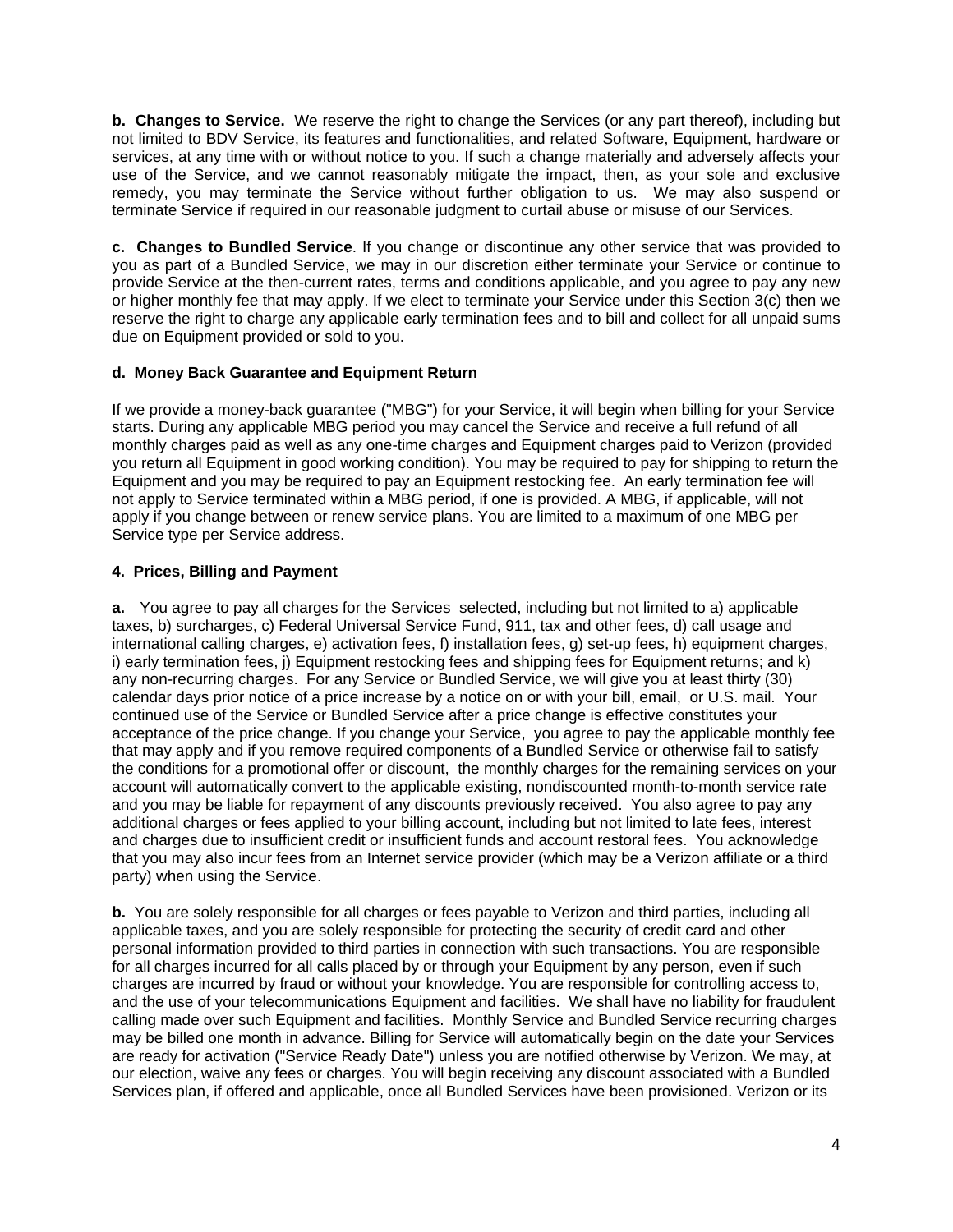agent will bill you directly, or bill your credit or debit card or your local Verizon telephone bill (where available in selected areas only), as you request and as approved by Verizon.

**c.** IF WE OFFER THE OPTION AND YOU ELECT TO BE BILLED FOR YOUR SERVICE ON YOUR CREDIT OR DEBIT CARD, VERIZON WILL CONTINUE TO BILL THE CARD UNTIL YOU TELL US TO CANCEL SUCH BILLING, AND YOU ALSO AGREE THAT VERIZON MAY RECEIVE UPDATED CARD INFORMATION FROM YOUR CARD ISSUER.

**d.** If you enroll in Verizon's Paperless Billing program, you agree to view and pay your bill electronically each month and to promptly update your email address with Verizon if it changes. You will no longer receive a paper bill. Instead, each month you will receive an email notifying you that your bill is available online for viewing and payment at verizon.com. You must continue to pay your paper bill until you receive your first email notification that your bill is available online. If your electronic payment is rejected for any reason, Verizon may charge a return-item fee (where permissible), cancel your enrollment in the Paperless Billing program and resume sending you paper bills.

**e. Late Fee and Consent Regarding Credit.** We will invoice you monthly or on a prepaid basis, as applicable. Payment to Verizon is due upon receipt of invoice and shall be made in U.S. currency. A payment received thirty (30) calendar days or more after the invoice date is considered past due. If your charges are billed by your Verizon local carrier, the Late Fee will be equal to the late payment charge that the local exchange carrier applies. If your charges are not billed by your Verizon local carrier, you agree to pay interest of the greater of 1.5% or \$5.00 for each month or part of a month (or the maximum interest allowed by law, whichever is less). Verizon may assign unpaid delinquent charges to a collection agency for action. In the event Verizon utilizes a collection agency or takes legal action to recover monies due, you agree to reimburse Verizon for all expenses incurred to recover such monies (including attorney's fees). We may evaluate your credit history before modifying or providing you Service. In order to establish an account with us and/or obtain or modify Service, we may obtain a report from a credit agency or exchange information with our affiliates in connection with determining your creditworthiness. If you fail to pay your bill, we may submit a negative credit report to credit reporting agencies which will negatively affect your credit report.

**f.** We may require that you provide us a refundable deposit as specified at the time of your order and/or we may require an additional deposit after activation of the Service if you fail to pay any amounts when due. Within ninety (90) days after termination of your Service, we will return your Subscriber Deposit, less any unpaid amounts due on your account and any amounts owed for unreturned or damaged Equipment. Amounts held on deposit will not accrue interest except as required by law.

# **5. Software Provided**

**a.** Verizon may provide to you, at no cost or for a fee, software owned by Verizon or its third-party licensors, providers or suppliers in connection with the Services ("Software"). You may use the Software in object code form only, on the hardware on which it is installed, only as part of or for use with the Service and for no other purpose. The Software may be accompanied by an end-user license agreement from Verizon or a third party. Your use of the Software is governed by the terms of that license agreement and by this Agreement, where applicable. You may not install or use any Software that is accompanied by or includes an end-user license agreement unless you first agree to the terms and conditions of the end user license agreement.

**b.** If the Software is not accompanied by an end-user license agreement from Verizon or a third party, you are hereby granted a personal, revocable, non-exclusive, non-transferable license by Verizon or its third-party licensors, providers or suppliers, to use the Software (and any corrections, updates and upgrades thereto), for the sole purpose of enabling you to use the Service.

**c.** You agree that the Software is the confidential information of Verizon or its third-party licensors, providers or suppliers, which you shall not disclose to others or use except as expressly permitted herein. The Software contains copyrighted material, trade secrets, patents and proprietary information owned by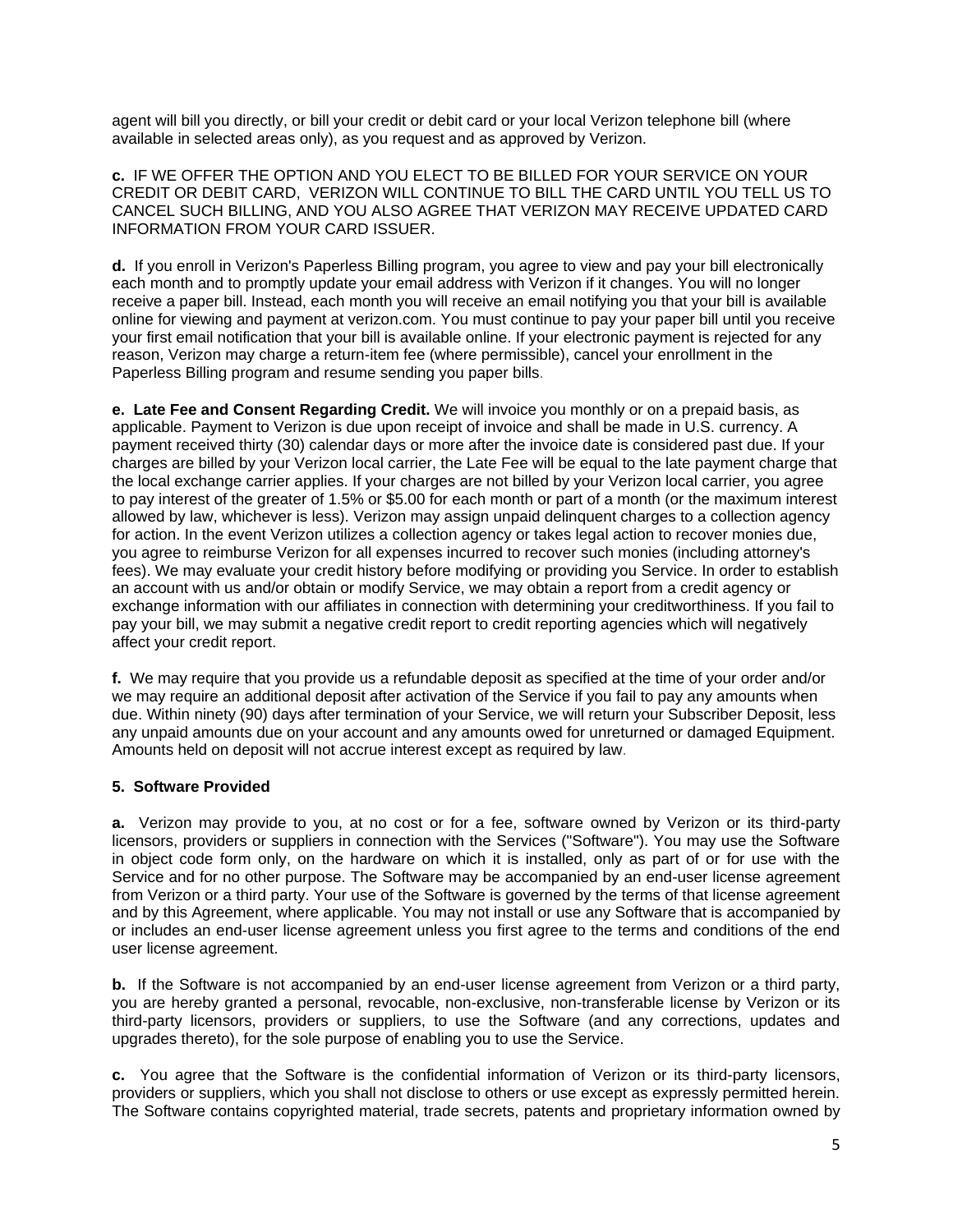Verizon or its third-party licensors, providers, or suppliers. You may not de-compile, reverse engineer, disassemble, attempt to discover any source code or underlying ideas or algorithms of the Software, otherwise reduce the Software to a human readable form, modify, rent, lease, loan, use for timesharing or service bureau purposes, reproduce, sublicense or distribute copies of the Software, or otherwise transfer the Software to any third party. You may not remove or alter any trademark, trade name, copyright or other proprietary notices, legends, symbols or labels appearing on or in copies of the Software. You are not granted any title or rights of ownership in the Software. You acknowledge that this license is not a sale of intellectual property and that Verizon or its third-party licensors, providers or suppliers continue to own all right, title and interest, including but not limited to all copyright, patent, trademark, trade-secret and moral rights, to the Software and related documentation, as well as any corrections, updates and upgrades. The Software may be used in the United States only, and any export of the Software is strictly prohibited. We reserve the right to update or change the Software from time to time and you agree to cooperate in performing such steps as may be necessary to install any updates or upgrades to the Software.

**d.** IF AT ANY TIME DURING THE TERM OF THIS AGREEMENT VERIZON PROVIDES YOU WITH FREE OR FOR-FEE SOFTWARE OR EQUIPMENT, INCLUDING WITHOUT LIMITATION, CLIENT AND/OR NETWORK SECURITY SOFTWARE, YOU AGREE THAT YOUR SOLE RIGHT TO RECOURSE, IF ANY, INCLUDING BUT NOT LIMITED TO DAMAGES FOR FAILURE OF SUCH SOFTWARE TO PERFORM OR FOR PERSONAL INJURY OR DATA LOSS, IS AGAINST THE MANUFACTURER OF SUCH SOFTWARE OR PERIPHERAL EQUIPMENT.

**e.** Verizon provides technical assistance and support for the Software in accordance with its policies. Unless otherwise provided, Verizon does not provide technical assistance or support for third-party Software. Technical assistance or support with regard to third-party software provided by the Software supplier is provided in accordance with such third party's policies or other terms. You agree that upon termination of Service, you will remove and discontinue use of all Software.

**f.** Your license to use the Software shall remain in full force and effect during the Initial Term and any renewal terms, unless and until it is terminated by Verizon, its third-party licensors, providers or suppliers, or until this Agreement expires or is terminated.

**g. Other Third Party Agreements.** You agree to comply with the terms of licensing or service that apply to any Service features, Software, or options made available to you by third parties. Violations of such third party provider's terms of service may, in Verizon's sole discretion, result in the termination of your Service. You further agree to indemnify, defend and hold Verizon harmless from and against any claims or liabilities that may result from your use of such third-party services.

**h.** All title and intellectual property rights (including without limitation, copyrights, patents, trademarks and trade secrets) in and to Service portals and platforms, documentation and support websites (including but not limited to, related software, images, and copy) are owned by Verizon, its affiliates or licensors.

# **6. NO WARRANTIES**

VERIZON DOES NOT GUARANTEE THAT SERVICE CAN BE PROVISIONED TO YOUR LOCATION, OR THAT PROVISIONING WILL OCCUR ACCORDING TO A SPECIFIED SCHEDULE. THE SERVICE IS SUBJECT TO INTERRUPTION, DEGRADATION OR FAILURE DUE TO VARIOUS FACTORS, INCLUDING WITHOUT LIMITATION, THE CONDITION AND PERFORMANCE OF YOUR INTERNET CONNECTION, LOSS OF POWER, YOUR EQUIPMENT CONFIGURATION AND CAPABILITIES, AND NETWORK CONDITIONS. IN THE EVENT YOUR SERVICE CAN NOT BE PROVISIONED FOR ANY REASON, NEITHER YOU NOR VERIZON SHALL HAVE ANY DUTIES OR OBLIGATIONS UNDER THIS AGREEMENT (OTHER THAN YOUR OBLIGATION TO PAY FOR OR RETURN ANY VERIZON-PROVIDED EQUIPMENT).

EXCEPT AS OTHERWISE EXPRESSLY PROVIDED IN THIS AGREEMENT OR THE TERMS OF WARRANTY PROVIDED FOR OR WITH SPECIFIC EQUIPMENT, VERIZON DOES NOT WARRANT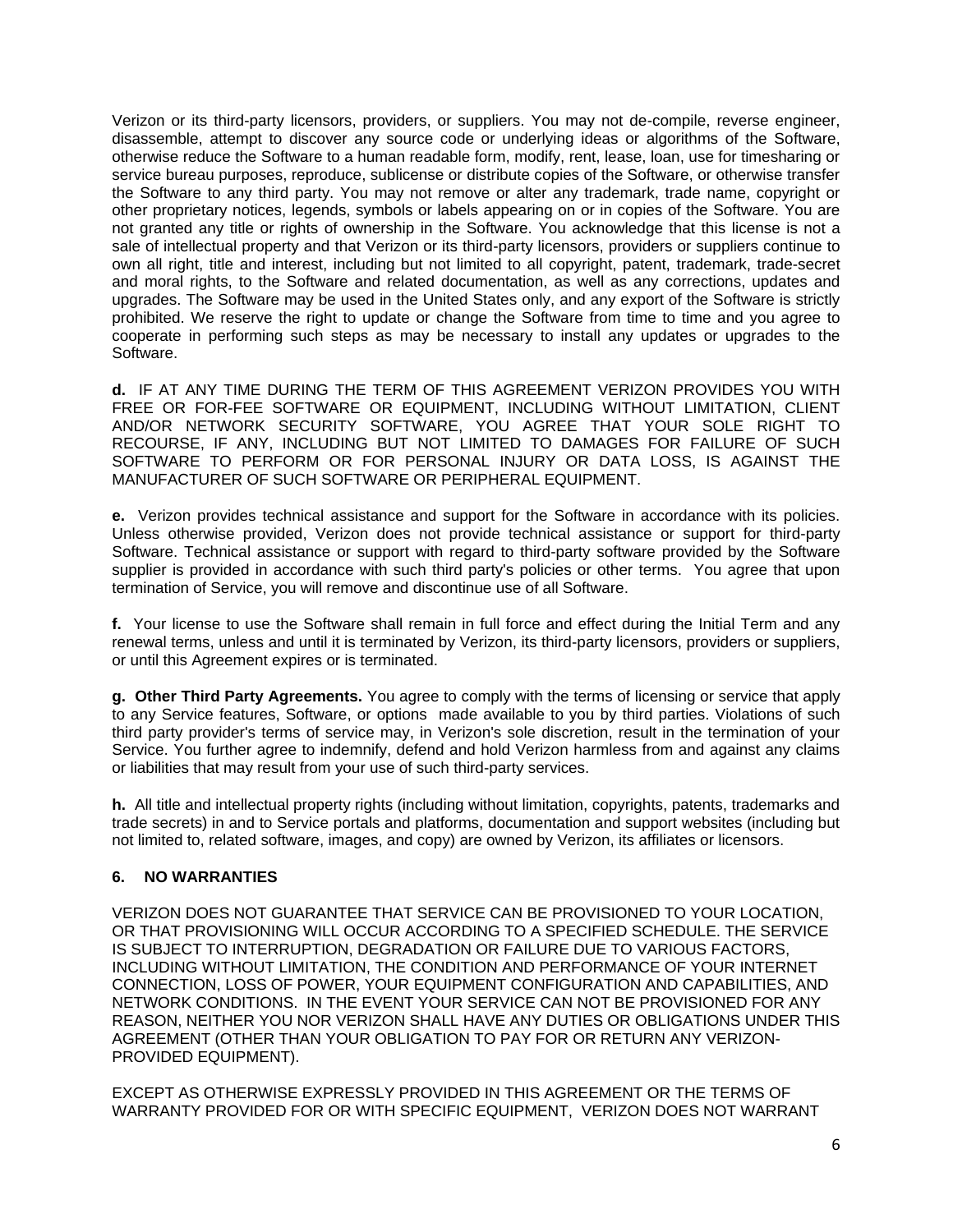THAT THE SERVICE OR EQUIPMENT PROVIDED BY VERIZON WILL MEET YOUR NEEDS, PERFORM AT A PARTICULAR RATE OR WILL BE UNINTERRUPTED, ERROR-FREE OR SECURE, OR FREE OF INTERFERENCE, DISABLING CODE OR CONDITIONS, OR THE LIKE. ADVICE OR INFORMATION GIVEN BY VERIZON OR ITS REPRESENTATIVES SHALL NOT CREATE A WARRANTY.

USE OF VERIZON SERVICE AND TECHNICAL SUPPORT IS AT YOUR OWN RISK AND IS NOT WARRANTED EXCEPT AS OTHERWISE EXPRESSLY PROVIDED HEREIN. VERIZON AND ITS THIRD PARTY LICENSORS, PROVIDERS AND SUPPLIERS DISCLAIM, WITH RESPECT TO ALL SERVICES, INCLUDING BUT NOT LIMITED TO ALL EQUIPMENT, SOFTWARE AND SUPPORT, ANY AND ALL REPRESENTATIONS AND WARRANTIES, EXPRESS, IMPLIED OR ARISING BY COURSE OF PERFORMANCE, DEALING, CUSTOM OR TRADE USAGE, INCLUDING BUT NOT LIMITED TO THE IMPLIED WARRANTIES OF MERCHANTABILITY, FITNESS FOR A PARTICULAR PURPOSE (EVEN IF WE KNEW OR SHOULD HAVE KNOWN SUCH PURPOSE) AND NONINFRINGEMENT. YOU AGREE THAT THE SERVICE IS PROVIDED ON AN "AS IS" AND "AS AVAILABLE" BASIS.

IF ANY EQUIPMENT THAT CUSTOMER PURCHASES FROM VERIZON AS PART OF THE SERVICE FAILS DURING THE APPLICABLE WARRANTY PERIOD AND VERIZON DETERMINES SUCH EQUIPMENT TO BE DEFECTIVE, VERIZON MAY ELECT TO REPAIR IT OR REPLACE THE EQUIPMENT WITH EQUIPMENT OF SIMILAR CAPABILITIES. IF CUSTOMER DOES NOT RETURN THE DEFECTIVE EQUIPMENT WITHIN 14 DAYS AFTER RECEIPT OF ANY REPLACEMENT EQUIPMENT, CUSTOMER SHALL BE LIABLE FOR PAYMENT OF THE PURCHASE PRICE OF THE REPLACEMENT EQUIPMENT. UNLESS OTHERWISE SPECIFIED IN WRITING BY VERIZON, THE WARRANTY PERIOD FOR ANY EQUIPMENT PURCHASED FROM VERIZON UNDER THIS AGREEMENT SHALL BE ONE YEAR FROM THE DATE OF PURCHASE.

# .**7. Revisions to Terms of Service**

You understand and agree that we may, from time to time, revise the terms and conditions of this Agreement (including any of the policies which may apply to use of the Service and the provisions that govern the way that you and we resolve disputes). The current version of this Agreement shall be available to you on [verizon.com/terms](http://www.verizon.com/about/terms/) ("Terms Web site") under "Business Services." We will provide notice of any material revisions by (i) posting such revisions to the Verizon business website at [business.verizon.com/tosupdates,](http://business.verizon.com/tosupdates) (ii) by sending an email to your primary verizon.net email address or to the contact email address we have on file for you, or (iii) by including notice of the revision with or on your monthly bill. You agree to visit the specified Web pages periodically to be aware of and review any such revisions. Revisions to the Agreement are effective upon posting to the Terms Web site or as otherwise specified in the Agreement or our notice. By continuing to use any of the Service after the date the revision(s) are posted to the Web site, you accept and agree to the revisions and to abide by them. If you do not agree to the revision(s), you must terminate your Service immediately and such termination may be subject to any applicable early termination fees.

# **8. Indemnification**

You agree to indemnify us and hold us harmless for any damages, costs, liabilities and attorneys' fees we incur from any claim arising from your use of the Services, or the use of your Service by others, including without limitation, violation of the copyrights, trademarks or other intellectual property rights of others, your combination of the Services with other products or services not provided by us, any modification of the Services or any breach of this Agreement by you. In such event, you agree to conduct the defense and have control of the litigation and settlement, if any. However, you agree not to acquiesce to any judgment or enter into any settlement that adversely affects our rights or interests without Verizon's prior written consent. We agree to give you prompt notice of all claims and to cooperate in defending against the claim. The indemnifying party may not settle any claim under this section which includes an admission of criminal liability or the payment of a settlement amount without the prior written permission of the indemnified party. THE PARTIES DISCLAIM ANY IMPLIED WARRANTY OF NON-INFRINGEMENT, RELYING INSTEAD ON THE TERMS OF THIS SECTION.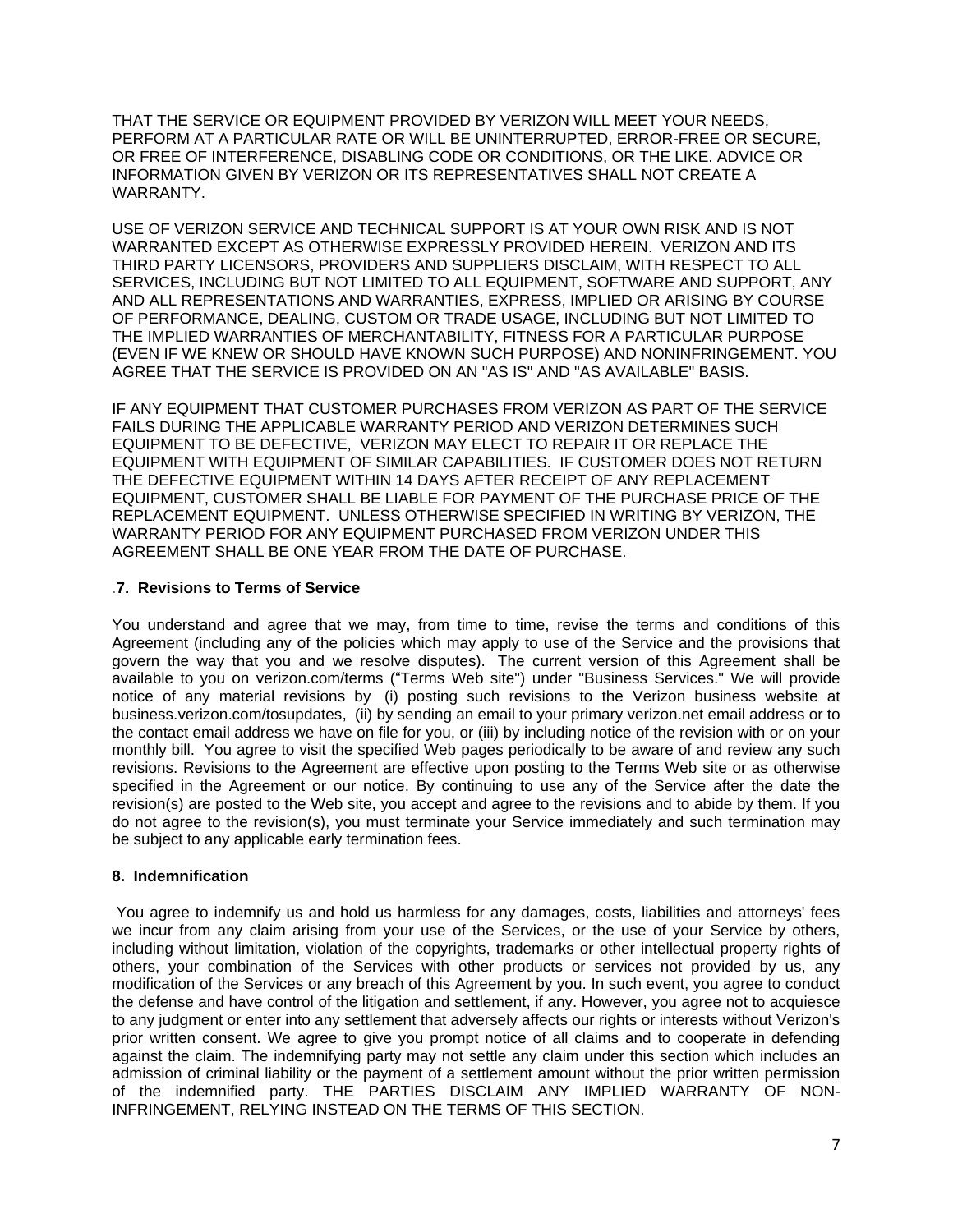#### **9. Compliance with Laws**

**a. General**. You agree not to use, or permit others to use, the Service in ways that (i) violate any law or applicable regulation, this Agreement or our AUP or our other policies, (ii) infringe the rights of others, or (iii) interfere with the users, services, or equipment and software of our network or networks of our suppliers or other third parties.

**b. No Protected Health Information.** You shall not request or cause Verizon to create, receive, maintain, or transmit "protected health information" (as defined in 45 C.F.R. § 160.103) for or on behalf of Customer in connection with the Service or in any manner that would make Verizon a "business associate" (as defined at 45 C.F.R. § 160.103) to Customer.

**c. Export Laws**. You agree to comply with U.S. export laws concerning the transmission of technical data and other regulated materials via the Service. We reserve the right to suspend or terminate the Service (or any portion thereof) with or without notice if your use of the Service, in our sole judgment, violates this Agreement or our AUP, or otherwise adversely affects or threatens any Verizon network or service, customer or employee, or if you are determined to be a repeat infringer under our repeat infringement policy set forth in our AUP.

**d. Noncompliance.** In the event Customer acts or uses the Service in a manner not permitted under this Section, Customer shall (i) be in material breach of this Agreement; (ii) indemnify, defend and hold Verizon harmless against any losses, expenses, costs, liabilities, damages, penalties, investigations or enforcement proceedings (including attorneys' fees) arising from or relating to Customer's breach of this Section; (iii) take, at Customer's expense, prompt action to correct and/or mitigate the effects of Customer's breach of this Section; and (iv) provide Verizon with reasonable cooperation and support in connection with Verizon's response to Customer's breach of this Section. Customer shall assume and be solely responsible for any reporting requirements under law or contract arising from Customer's breach of this Section.

# **10. Termination for Default**

Either party may terminate or cancel this Agreement if the other fails to cure a material breach of the Agreement within thirty (30) calendar days after receiving written notice of the breach. We reserve the right, but assume no obligation, to suspend performance immediately if you are more than thirty (30) calendar days overdue in payments or if, in our reasonable judgment, you violated this Agreement.

#### **11. Resolution of Disputes and Arbitration; No Class Actions**

**a.** You and we agree to resolve disputes arising out of this Agreement without litigation. Accordingly, except for action seeking a temporary restraining order or injunction related to the purposes of this Agreement, or suit to compel compliance with this dispute resolution process, You and we agree to use the following alternative dispute resolution procedure as our sole remedy with respect to any controversy or claim arising out of or relating to this Agreement or its breach. You and we further agree that this Agreement does not permit class arbitration, even if the procedures or rules of the American Arbitration Association (or other dispute-resolution organization or body) would otherwise permit it.

**b.** At the written request of a party, each party will appoint a knowledgeable, responsible representative to meet and negotiate in good faith to resolve any dispute arising under this Agreement. The parties intend that these negotiations be conducted by non-lawyer, business representatives. The location, format, frequency, duration and conclusion of these discussions shall be left to the discretion of the representatives. Upon agreement, the representatives may mutually agree to utilize other alternative dispute-resolution procedures such as mediation to assist in the negotiations. Discussions and correspondence among the representatives for purposes of these negotiations shall be treated as confidential information developed for purposes of settlement, exempt from discovery and production, which shall not be admissible in the arbitration described below or in any lawsuit without the concurrence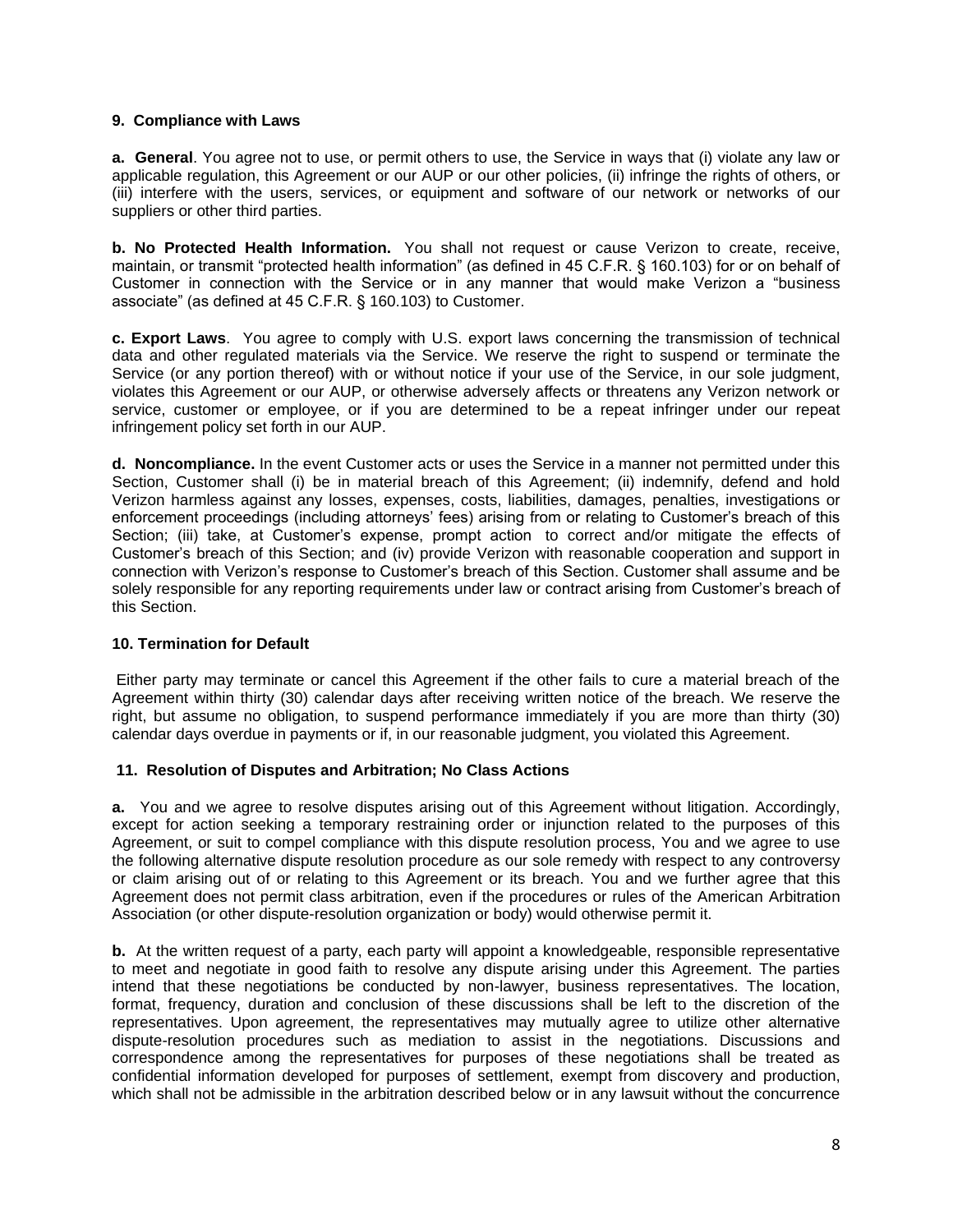of all parties. Documents identified in or provided with such communications that are not prepared for purposes of the negotiations are not so exempted and may, if otherwise admissible, be admitted in evidence in the arbitration or lawsuit.

**c.** If the negotiations do not resolve the dispute within sixty (60) calendar days of the initial written request, and the amount in controversy exceeds five thousand (\$5,000.00) dollars or the jurisdictional limit for small claims court in the jurisdiction in which service is provided (whichever is less), the dispute shall be submitted to binding arbitration by a single arbitrator pursuant to the Commercial Arbitration Rules of the American Arbitration Association. A party may demand such arbitration in accordance with the procedures set out in those rules. Discovery shall be controlled by the arbitrator and shall be permitted to the extent set out in this section. Each party may submit in writing to a party, and that party shall so respond, to a maximum of any combination of twenty-five (25) (none of which may have subparts) of the following: interrogatories, demands to produce documents and requests for admission. Each party is also entitled to take the oral deposition of one (1) individual representing another party. Additional discovery may be permitted upon mutual agreement of the parties. The arbitration hearing shall be commenced within sixty (60) calendar days of the demand for arbitration. The arbitration shall be held in the county where Service is provided to you by Verizon. The arbitrator shall control the scheduling so as to process the matter expeditiously. The parties may submit written briefs. The arbitrator shall rule on the dispute by issuing a written opinion within thirty (30) calendar days after the close of hearings. The times specified in this section may be changed upon mutual agreement of the parties or by the arbitrator upon a showing of good cause. Judgment upon the award rendered by the arbitrator may be entered in any court having jurisdiction.

**d.** If the negotiations do not resolve the dispute within sixty (60) calendar days of the initial written request, and the amount in controversy does not exceed five thousand (\$5,000.00) dollars or the jurisdictional limit for small claims court in the jurisdiction in which Service is provided (whichever is less), the dispute may be submitted to small claims court in the jurisdiction in which service is provided for resolution in accordance with its rules and procedures.

**e.** Each party shall bear its own costs of these procedures. A party seeking discovery shall reimburse the responding party the costs of production of documents (to include reasonable search time and reproduction costs). The parties shall equally split the fees of the arbitration and the arbitrator.

**12. LIMITATION OF LIABILITY.** IN NO EVENT SHALL VERIZON OR ITS THIRD-PARTY LICENSORS, PROVIDERS OR SUPPLIERS BE LIABLE TO YOU FOR (A) ANY PUNITIVE, SPECIAL, CONSEQUENTIAL, INCIDENTAL OR INDIRECT DAMAGES INCLUDING WITHOUT LIMITATION, LOST PROFITS OR LOSS OR DAMAGE TO DATA ARISING OUT OF THE USE OR INABILITY TO USE SERVICES, EVEN IF WE HAVE BEEN ADVISED OF THE POSSIBILITY OF SUCH DAMAGES, OR (B) ANY CLAIMS AGAINST YOU BY ANY THIRD PARTY. OUR AGGREGATE LIABILITY TO YOU FOR ANY CAUSE OF ACTION OR CLAIM WHATSOEVER, INCLUDING, BUT NOT LIMITED TO, FAILURE OR DISRUPTION OF SERVICES PROVIDED UNDER THIS AGREEMENT, SECURITY BREACH REGARDLESS OF THE FORM OF ACTION, WHETHER IN CONTRACT OR TORT, OR OTHERWISE, SHALL NOT EXCEED A PRO RATA CREDIT FOR THE MONTHLY FEES (EXCLUDING ALL TAXES) YOU HAVE PAID TO VERIZON FOR THE SERVICE DURING THE SIX (6) MONTH PERIOD PRIOR TO WHEN SUCH CLAIM AROSE. SOME JURISDICTIONS DO NOT PERMIT THE EXCLUSION OF CERTAIN WARRANTIES OR THE LIMITATION OR EXCLUSION OF CONSEQUENTIAL OR INCIDENTAL DAMAGES. IN THESE JURISDICTIONS OUR LIABILITY SHALL BE LIMITED TO THE MAXIMUM EXTENT PERMITTED BY LAW.

**13. Third Party Beneficiaries.** ALL LIMITATIONS AND DISCLAIMERS STATED IN THIS AGREEMENT ALSO APPLY TO VERIZON'S THIRD-PARTY LICENSORS, PROVIDERS AND SUPPLIERS AS THIRD-PARTY BENEFICIARIES OF THIS AGREEMENT including but not limited to Broadsoft, Inc. and its licensors each of whom is a third party beneficiary of this Agreement capable of enforcing its terms independently from Verizon.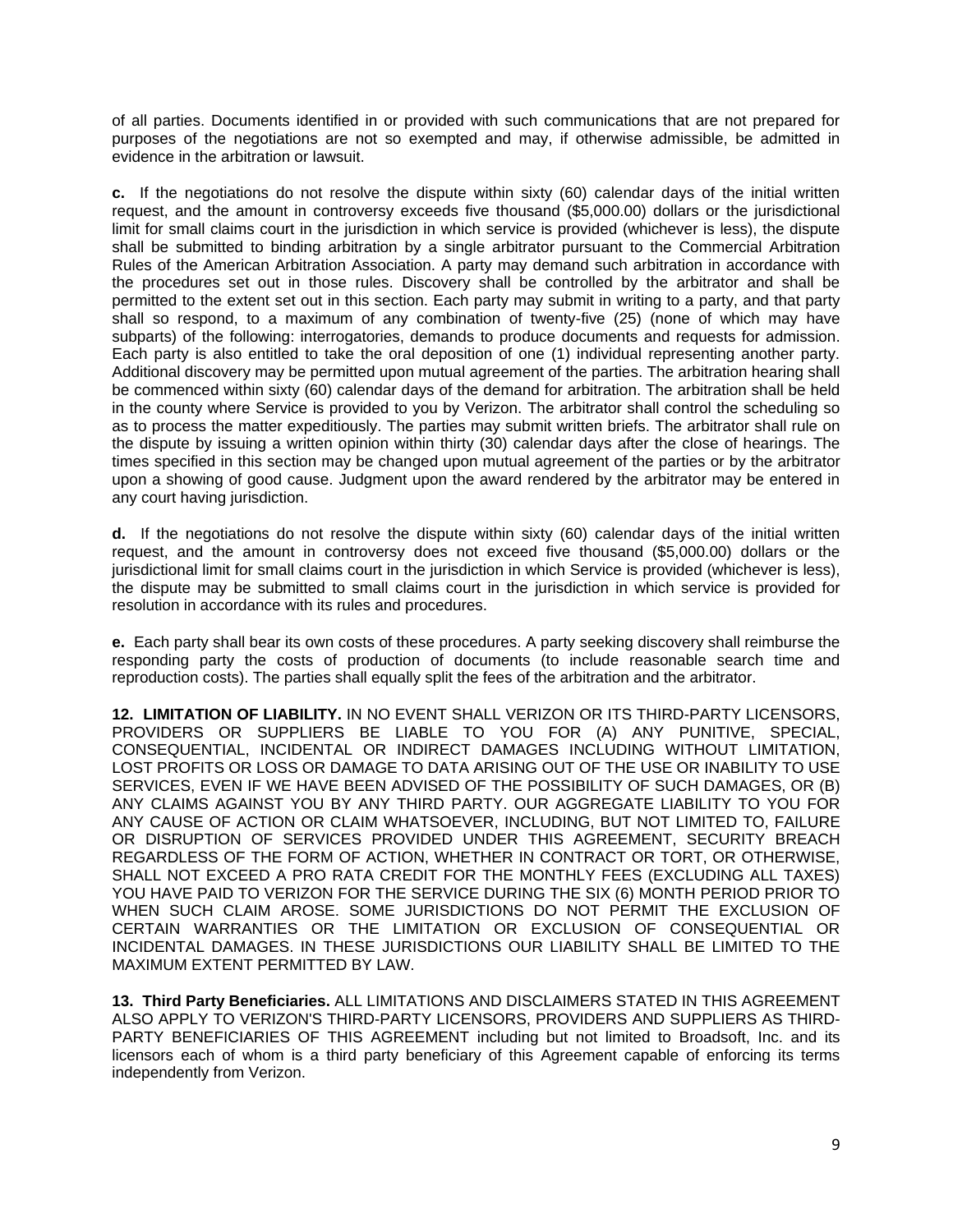**14. Force Majeure.** If the performance of any obligation hereunder is interfered with by reason of any circumstance beyond our reasonable control, including but not limited to acts of God, labor strikes and other labor disturbances, power surges or failures, or the act or omission of any third party, we shall be excused from such performance to the extent necessary, provided that we shall use reasonable efforts to remove such causes of nonperformance.

**15. Publicity.** Customer shall not use any trademark, trade name, trade dress or any name, picture or logo which is commonly identified with Verizon or its affiliates, or from which any association with Verizon or its affiliates may be inferred or implied, in any manner without the prior written permission of Verizon.

### **16. Choice of Law and One Year Claims Limitations Period**

Except as otherwise required by law, you and Verizon agree that the substantive laws of the State of Maryland, without reference to its principles of conflicts of laws, will be applied to govern, construe and enforce all of the rights and duties of the parties arising from or relating in any way to the subject matter of this Agreement. EXCEPT AS EXPRESSLY SET FORTH IN SECTION 11 OF AGREEMENT, YOU AND VERIZON CONSENT TO THE EXCLUSIVE PERSONAL JURISDICTION OF AND VENUE IN A STATE OR FEDERAL COURT LOCATED IN MARYLAND FOR ANY SUITS OR CAUSES OF ACTION CONNECTED IN ANY WAY, DIRECTLY OR INDIRECTLY, TO THE SUBJECT MATTER OF THIS AGREEMENT OR TO THE SERVICE. Except as otherwise required by law, any cause of action or claim you may have with respect to the Service must be commenced within one (1) year after the claim or cause of action arises or such claim or cause of action is barred.

### **17. Miscellaneous**

**a.** The terms and conditions of this Agreement supersede all previous agreements, proposals or representations related to the Service. You may not assign this Agreement without our prior written consent. We may freely assign this Agreement. Any changes to this Agreement, or any additional or different terms in your purchase orders, acknowledgments or other documents, will not be effective unless expressly agreed to in writing by us.

**b.** Any notices or demands or other communications alleging breach or seeking enforcement of the terms of this Agreement or under any statute must be communicated in writing. Unless otherwise specified in this Agreement, notices to us must be made to the attention of the Verizon Legal Department and sent to the address\* listed on the next page by First-Class U.S. mail, or nationally recognized overnight express courier. Notices shall be deemed to have been given on receipt if delivered by overnight express courier or three (3) days after delivery to the United States Postal Service if mailed. Notices to you will be sent either to your billing or email address on file with Verizon or in the manner set forth in other provisions of this Agreement.

**c.** If any of the terms or conditions in this agreement is duly found to be invalid or unenforceable by a court or government body of competent jurisdiction, the remaining terms or conditions of this agreement shall not be affected by the finding and shall continue to apply as necessary to reflect the original intention of the parties. Verizon's failure at any time to enforce any provision of this Agreement or any right or remedy available hereunder or at law or equity, or to exercise any option herein provided shall in no way be construed to be a waiver of such provision, right, remedy or option or in any other way affect the validity of this Agreement. The exercise by Verizon of any rights, remedies or options provided in this Agreement or at law or equity shall not preclude or prejudice Verizon from exercising thereafter the same or any other rights or remedies or options.

**Verizon Long Distance LLC** Business Digital Voice 1310 North Courthouse Rd Arlington, VA 22201